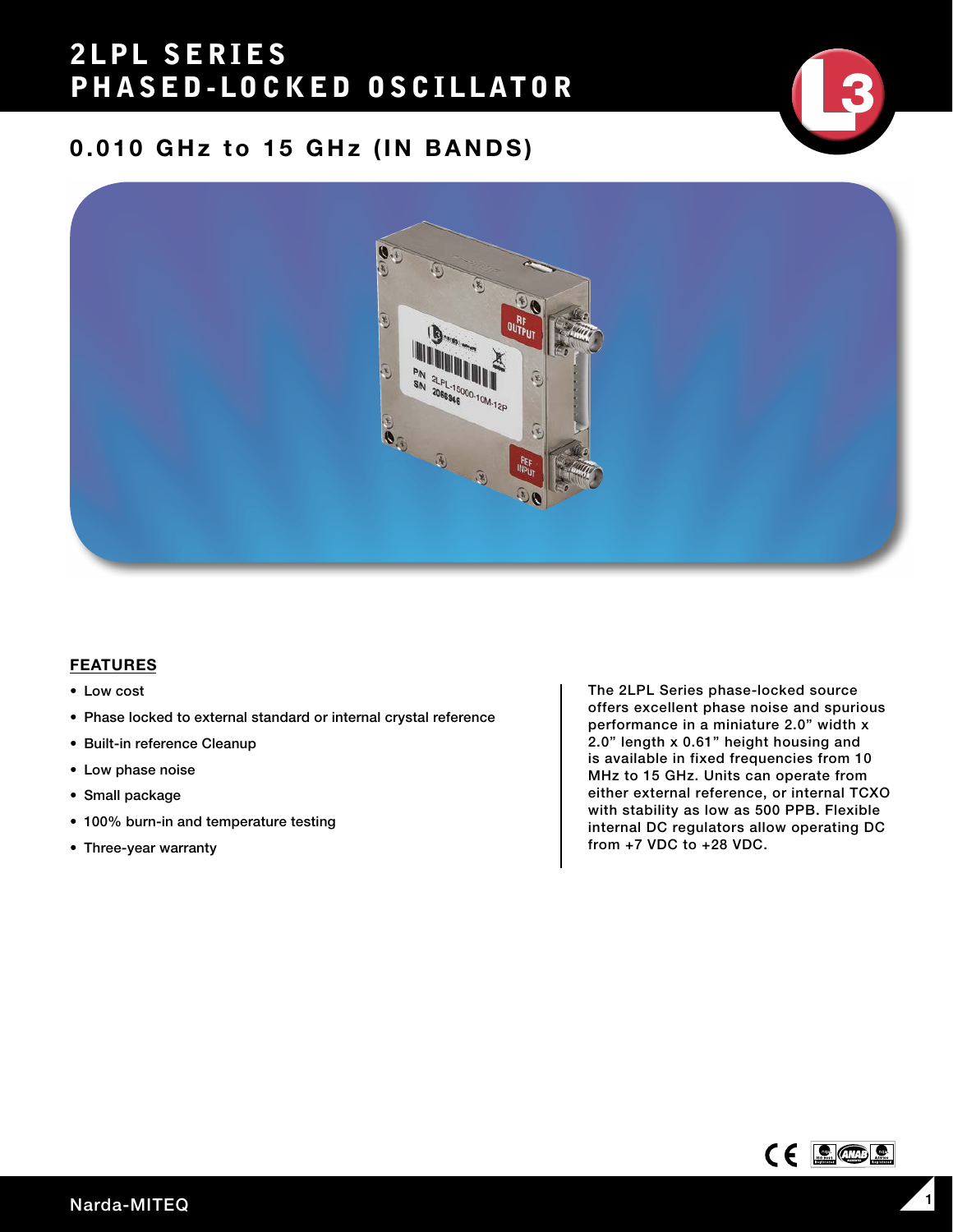# 2LPL SERIES PHASED-LOCKED OSCILLATOR

### SPECIFICATIONS

| Output frequency range       | 0.010 GHz to 15 GHz                                             |
|------------------------------|-----------------------------------------------------------------|
| Output power                 | +13 dBm minimum                                                 |
| Output harmonic              | -25 dBc maximum                                                 |
| Output spurious              | -60 dBc maximum                                                 |
| Phase noise                  | See graph and table                                             |
| Input reference frequency    | 1 MHz to 200 MHz (or 10MHz optional reference output available) |
| *Input reference power level | $0±3$ dBm <sup>*</sup>                                          |
| Input impedance              | 50 ohms                                                         |
| Load VSWR                    | $1.5:1$ nominal                                                 |
| DC power requirements        | +7 volts to +28 volts at 3.5 W typical to 4 W maximum           |
| Phase lock alarm             | TTL High in lock, low out of lock                               |
| *Internal/reference          | 0.5 ppm at 0° C to 60° C output made available                  |

| <b>PHASE NOISE</b>               | OFFSET (Hz) |       |        |            |             |        |        |
|----------------------------------|-------------|-------|--------|------------|-------------|--------|--------|
| SPECIFICATIONS (dBc/Hz), typical | 10          | 100   | 1K     | <b>10K</b> | <b>100K</b> | 300K   | 1M     |
| 1470 MHz                         | $-68$       | $-95$ | $-111$ | $-117$     | $-120$      | $-127$ | $-139$ |
| 5575 MHz                         | $-50$       | $-85$ | $-100$ | $-106$     | $-108$      | $-112$ | $-126$ |
| 11020 MHz                        | -45         | $-78$ | $-94$  | -99        | $-102$      | $-107$ | $-120$ |
| 14840 MHz                        | -45         | $-75$ | $-92$  | $-97$      | $-98$       | $-101$ | $-115$ |

### PHASE NOISE SPECIFICATIONS



### PHASE NOISE CHARACTERISTICS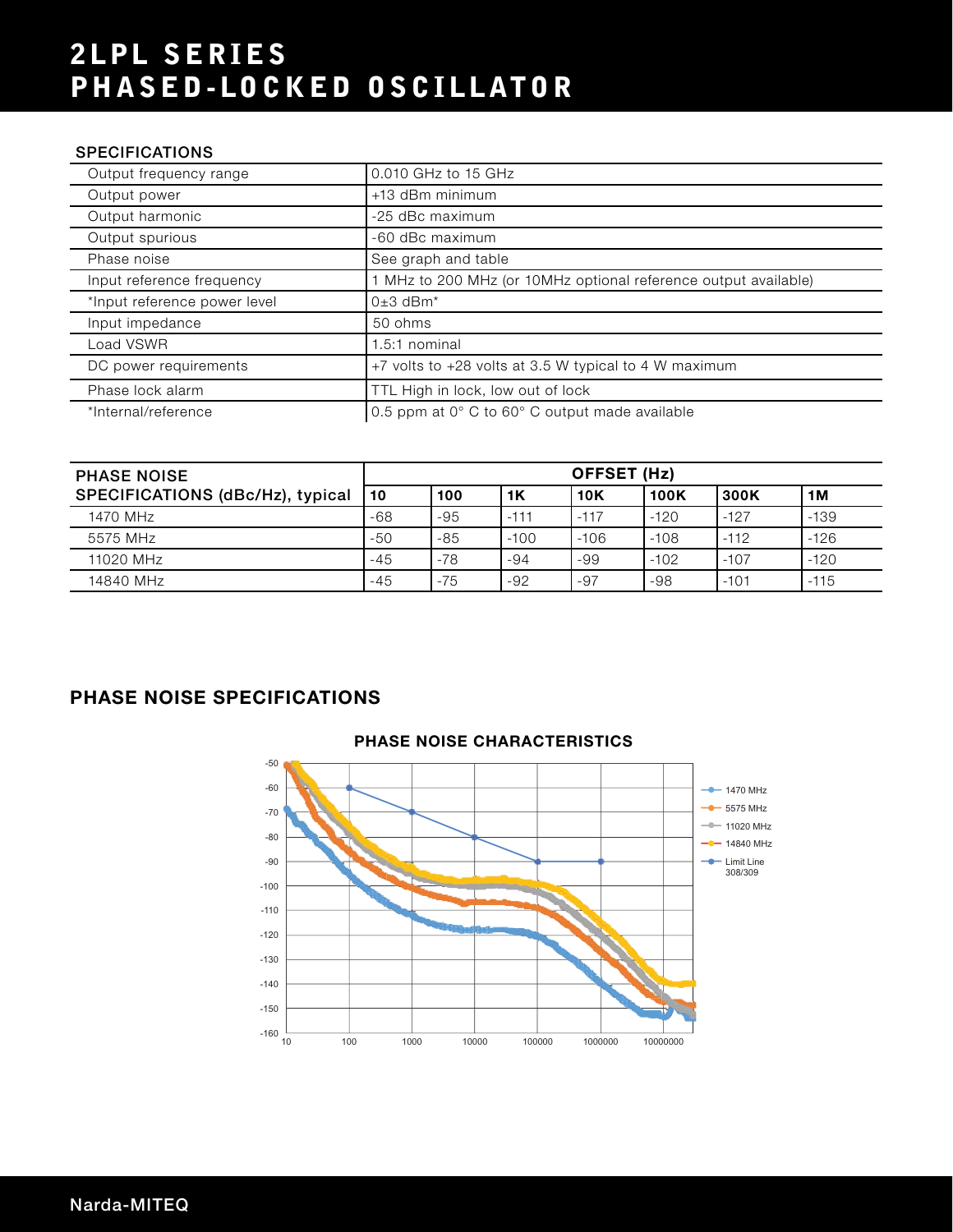

### GENERAL SPECIFICATIONS

#### MECHANICAL SPECIFICATIONS

### ENVIRONMENTAL SPECIFICATIONS

| Temperature |                     |
|-------------|---------------------|
|             |                     |
|             |                     |
|             |                     |
|             |                     |
|             |                     |
|             | random to 4 g's rms |

### ORDERING INFORMATION



EXAMPLE: Part Number 2LPL-010-13050-15P 2LPL Series phase-locked oscillator with 13.05 GHz output locked to 10 MHz reference and +15 volts D.C. supply voltage.